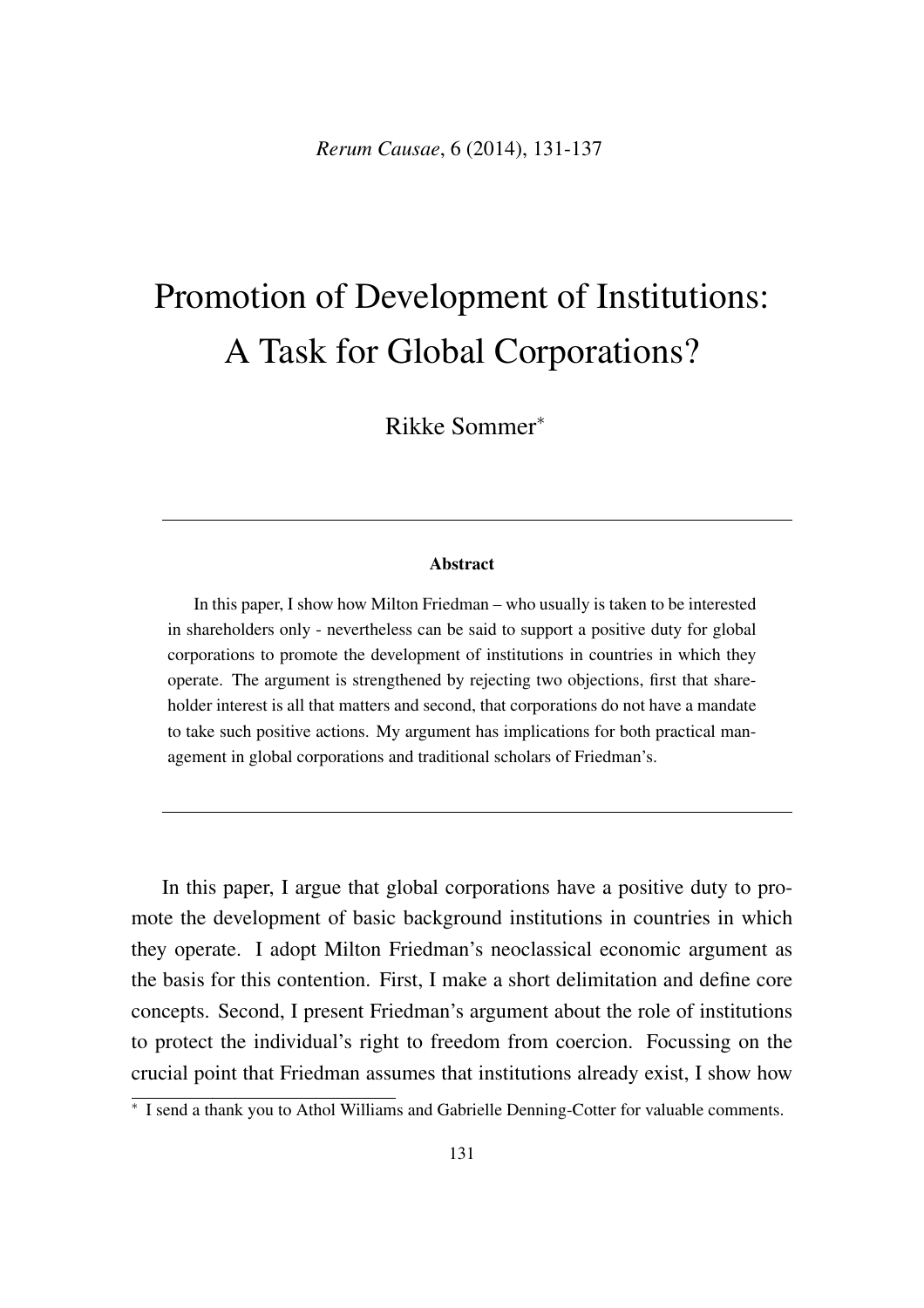# *Rikke Sommer*

corporations have a moral duty to promote the development of such institutions in countries which they operate. Third, I expand the argument by considering two objections.

Based on Friedman, I define *basic background institutions* as those which promotes and enforce the fundamental right to freedom from coercion through for instance property rights, environmental protection and enforcement of contracts.1 I use the term *institutions* to refer to these conditions. As Friedman assumes that corporations have no obligations, where I propose responsibilities for corporations, I posit that these reside with the corporation's CEO as an individual. I will not discuss the practicalities of institution building but will merely consider the philosophical aspects and normative conclusions.

Friedman begins from the view that when individuals pursue their selfinterest they benefit society and thereby justify the existence of both market and corporations.2 A corporation's self-interest is equal to the interest of its shareholders. Thus, a corporation should aim to maximize profits for shareholders; in short, there is no such thing as corporate social responsibility.<sup>3</sup> However, the pursuit of self-interest is not without limits. The overriding principle governing Friedman's interpretation of self-interest is the need for freedom from coercion.4 While Friedman does not use the word himself, justice in his view is to create benefits for all by benefitting oneself while not harming others. To secure this, a society needs a framework of institutions. In this way, fraud, deception or externalities,<sup>5</sup> where economic activity makes a person worse off and not fully compensated are prevented.

This highlights a crucial point in Friedman's argument: He assumes that

<sup>1</sup> Friedman, *Capitalism and freedom*.

<sup>2</sup> Smith, *An inquiry into the nature and causes of the wealth of nations*.

<sup>3</sup> Friedman, 'The Social Responsibility of Business is to Increase its Profit'.

<sup>4</sup> James and Rassekh, *Smith, Friedman, and self-interest in ethical society*.

<sup>5</sup> Friedman calls these 'neighborhood' or 'external' effects, and defines them as 'arbitrary obstacles" that prevent others 'from using [their] capacities to pursue [their] own objectives'.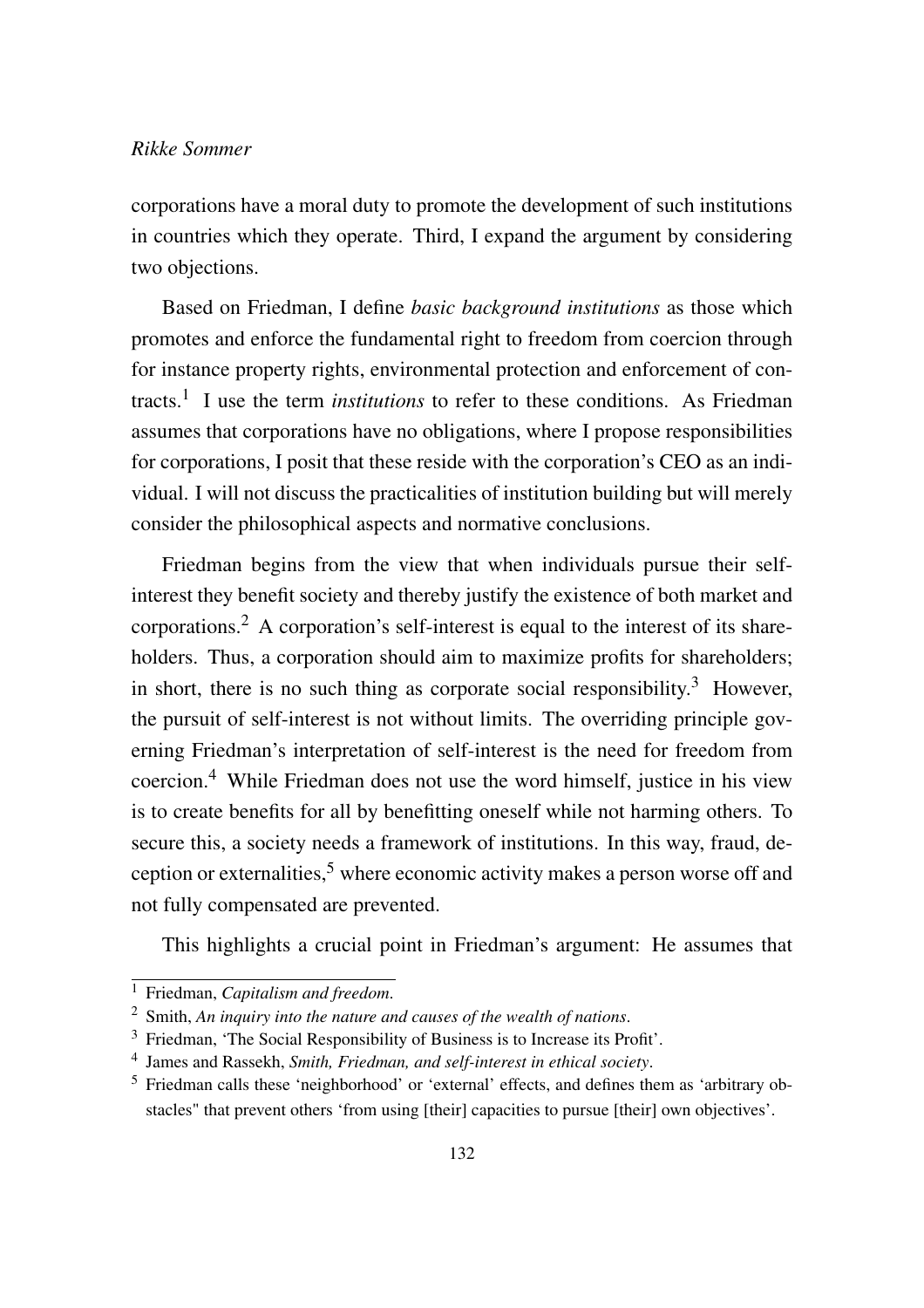# *Promotion of Development of Institutions: A Task for Global Corporations?*

institutions already exists. An example illustrates this. Suppose that a global chemical corporation views a foreign country Z favourable for business. It builds a chemical plant in country Z which is close to a stream, but subsequently discovers that the production of chemicals will pollute the stream. As there are no legal institutions in country Z to make or enforce laws in relation to chemical pollution, the company will not commit any illegal activity. Nonetheless, the corporation's activities will effectively force the locals relying on the stream to exchange good water for bad. They may be willing to do so if they were paid accordingly but it is not feasible for them, acting individually, to either demand or enforce proper compensation. Without institutions, voluntary exchange is impossible because individuals affect others and cannot charge or compensate them. Thus, the corporation and the market will impede the freedom of others. The responsibility to create institutions that prevent such incidents falls, in Friedman's view, on individual citizens. However, due to injustices such as oppression or deprivation, individuals in country Z cannot build those institutions themselves. What then should corporations do? As I see it, there are three options.

The first is simply never to enter country Z or, having discovered the lack of institutions, leave and wait until individuals have promoted the development of these institutions.<sup>6</sup> That, however, is not a suitable solution. It would effectively mean that many emerging markets would never be developed, both reducing the corporation's options for expansion and representing a cost to country Z's economy. By doing so, the corporation foregoes a beneficial business opportunity and thereby harm the shareholders, which is of primary importance for the corporation.

The second option is to operate justly but without institutions. Here, this

<sup>6</sup> This is what Joseph Heath calls the 'market failures approach.' To profit from market failures (where activities on a market generates for instance externalities) is to 'to undermine the social benefits that justify the profit orientation in the first place.' See Heath, 'Business ethics without stakeholders'.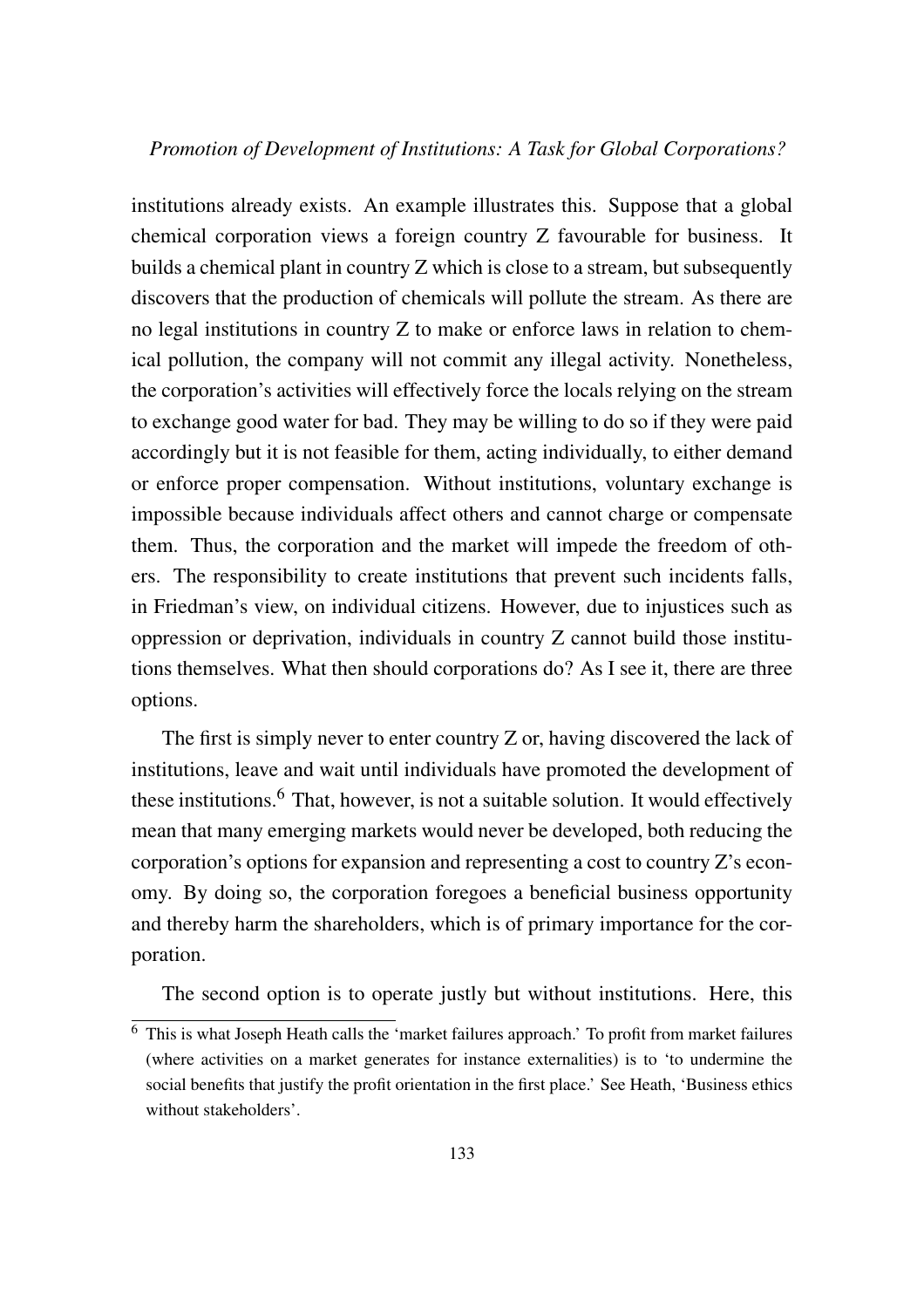# *Rikke Sommer*

would mean taking further environmental precautions or moving the factory to prevent pollution, which is equal to a negative duty not to do harm. To argue this would not be controversial;<sup>7</sup> however, this option is also not feasible. In Friedman's view, institutions do something that the market cannot do for itself, namely to determine, arbitrate and enforce the law of society. Friedman simply does not believe that corporations can adhere to rules without enforcement. Specifically, he believes that even if some corporations can, not all can. If it was possible to act justly without institutions, then the reason for creating them in the first place would disappear. They are needed, both to create acceptance of the law and to interpret and enforce it.

This leaves a third option: To promote the development of institutions itself. By doing so, the corporation creates profits for shareholders by expanding the business and both the market and the corporation avoid creating externalities. Thus, in the situation where the corporation cannot act without creating externalities that harm individuals, and where institutions are lacking, the corporation not only has a negative duty to refrain from doing harm but also a positive one to promote development of such institutions that prevent harms in the future.

By considering two objections, I develop this argument further. The first objection that Friedman could put forward himself is that corporations have another aim that is more important: To further the interest of the shareholders.8 Promoting institutions will make this harder to pursue as they limit the corporation's conduct and reduce potential profits. One response could be that by promoting institutions, the corporation indirectly benefits itself, because it creates a framework under which other corporations are required to respect the law. Thus, the corporation benefits shareholder by securing that all corporations

<sup>&</sup>lt;sup>7</sup> See, for instance, Donaldson, 'Moral Minimums for Multinationals' or Ruggie, 'Guiding Principles on Business and Human Rights: Implementing the United Nations 'Protect, Respect and Remedy' Framework' for such arguments.

<sup>8</sup> Friedman, 'The Social Responsibility of Business is to Increase its Profit'.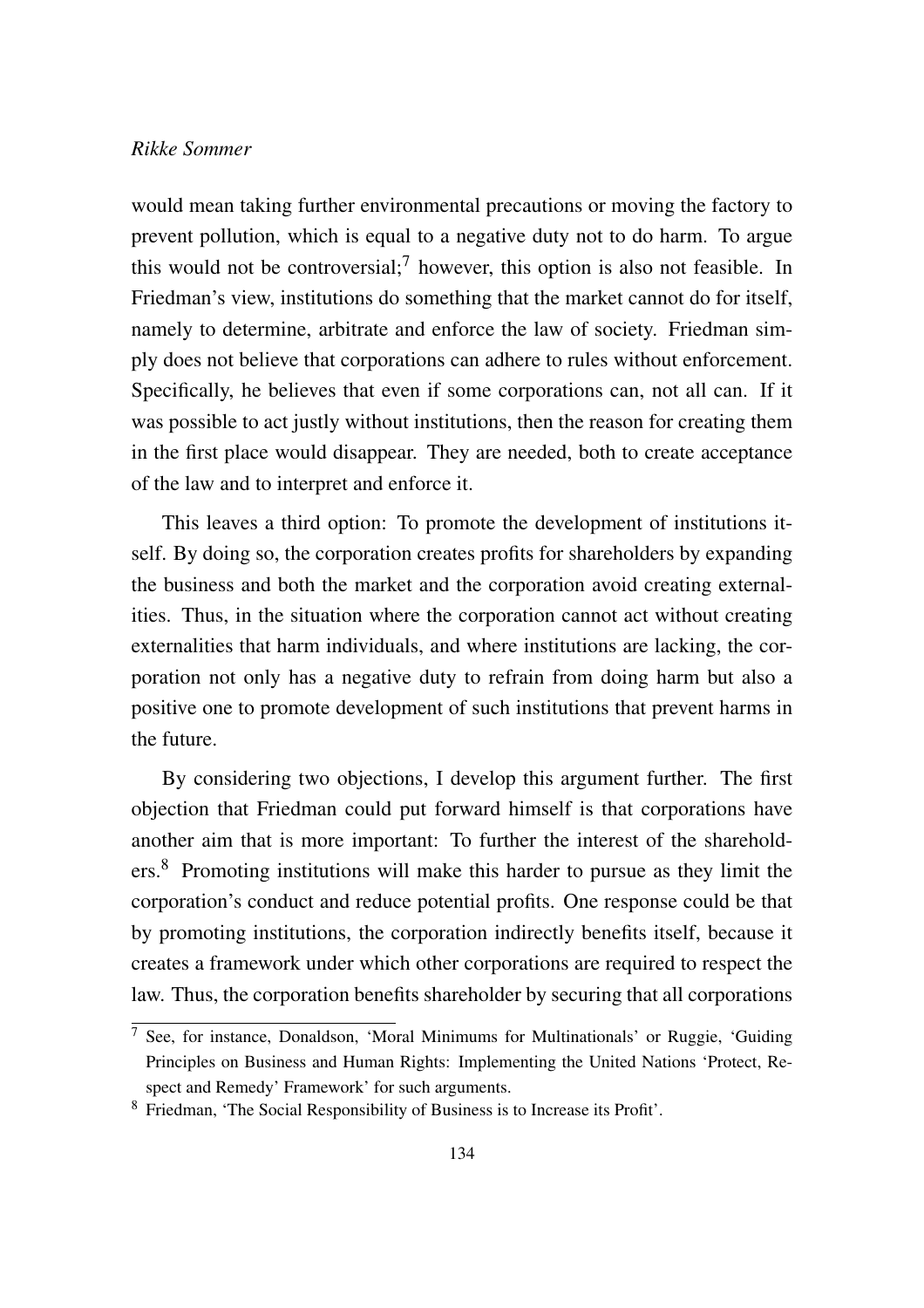# *Promotion of Development of Institutions: A Task for Global Corporations?*

compete equally. This response, however, does not entail that the corporation should promote institutions *per se* but rather that they ought to do so if in their own interest. Therefore, I rather reply that the best society in Friedman's view not is one without institutions - even though the corporation here fully could pursue its self-interest without limits. Rather, it is one where social benefits are achieved but without expense to individual freedom. Thus, Friedman is concerned with *more* than merely shareholder profits; his primary focus is to secure the greatest amount of freedom for each individual. Therefore, the institutions are not only for the benefit of corporations but also for the benefit of citizens.

The second objection presented by Nien-hê Hsieh is that because the corporation is not accountable in the way that governments are, it should not be involved in activities traditionally associated with political institutions.<sup>9</sup> True, Friedman himself argues that if employees promotes social responsibility, they act as public officials but without the mandate to do so. I however find that this objection ignores the crucial difference between direct and indirect measures. If the corporation decided the content of the law or enforced the law itself, it would be highly problematic. However, the corporation merely promotes the means to establish the institutions. The content will still be determined by others. In my view, when Friedman opposes social responsibility, he aims at direct measures while promotion of institutions merely is an indirect measure. Thus, there is no contradiction when Friedman supports the promotion of institutions and at the same time argue against public officials' social responsibility.

I have above presented an argument for corporative duties that are not founded in a cosmopolitan<sup>10</sup> or liberalist<sup>11</sup> tradition. Instead, by considering three options for corporations operating in countries where institutions are lacking, I

 $\overline{9}$  Hsieh, 'Does Global Business Have a Responsibility to Promote Just Institutions?'.

<sup>&</sup>lt;sup>10</sup>Ruggie, 'Guiding Principles on Business and Human Rights: Implementing the United Nations 'Protect, Respect and Remedy' Framework'.

<sup>&</sup>lt;sup>11</sup> Hsieh, 'Does Global Business Have a Responsibility to Promote Just Institutions?'.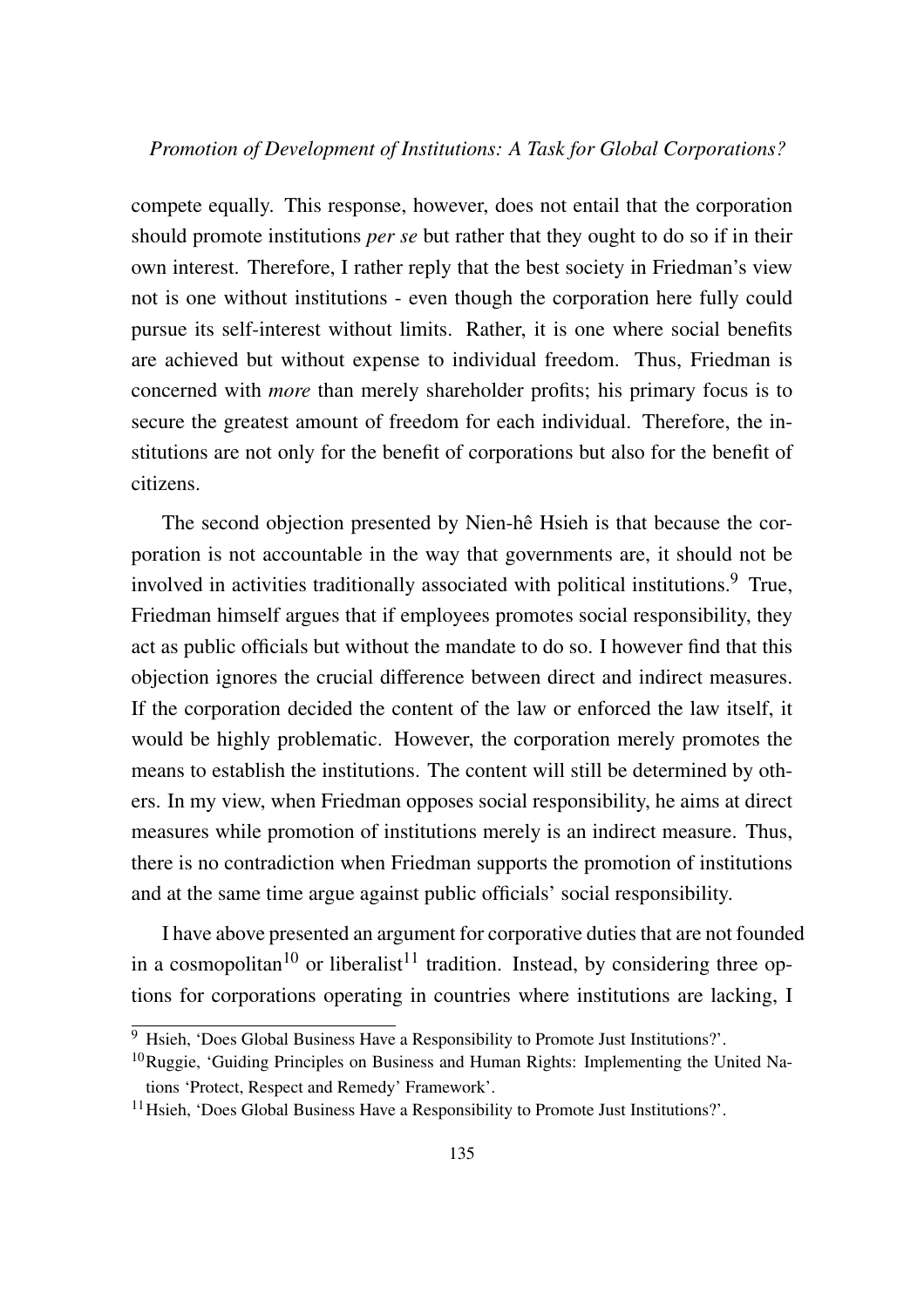### *Rikke Sommer*

have argued not only for a negative duty to refrain from harm, but also by endorsing and expanding Friedman's view, I have also argued for a positive duty for corporations to promote development of institutions. Because Friedman considers freedom from coercion to be of intrinsic value, corporation must do more than just benefit its shareholders. This conclusion has both practical implications, for global corporations pursuing new frontiers, and theoretical ones, for those arguing that Friedman's focus is shareholders and shareholders alone.<sup>12</sup>

# References

- [1] Friedman, M. *Capitalism and freedom*, 40th anniversary ed. University of Chicago Press: Chicago, 2002.
- [2] Friedman, M. 'The Social Responsibility of Business is to Increase its Profit.' *New York Times Magazine*, 1970.
- [3] Smith, A. *An inquiry into the nature and causes of the wealth of nations: a selected edition*, Oxford University Press: Oxford; New York, 1998.
- [4] James, H.S. and Rassekh, F. 'Smith, Friedman, and self-interest in ethical society' *Bus Ethics Q*, 2000; 10: 659–674.
- [5] Heath, J. 'Business ethics without stakeholders', *Bus Ethics Q*, 2006; 16: 533–557.
- [6] Donaldson, T. 'Moral Minimums for Multinationals', *Ethics Intemational Aff*, 1989; 3: 163–182.

 $12$ See for instance Camenisch, 'Business ethics: On getting to the heart of the matter' or Englehardt and Schmeltekopf, 'Ethics and life: An interdisciplinary approach to moral problems' for such an argument.